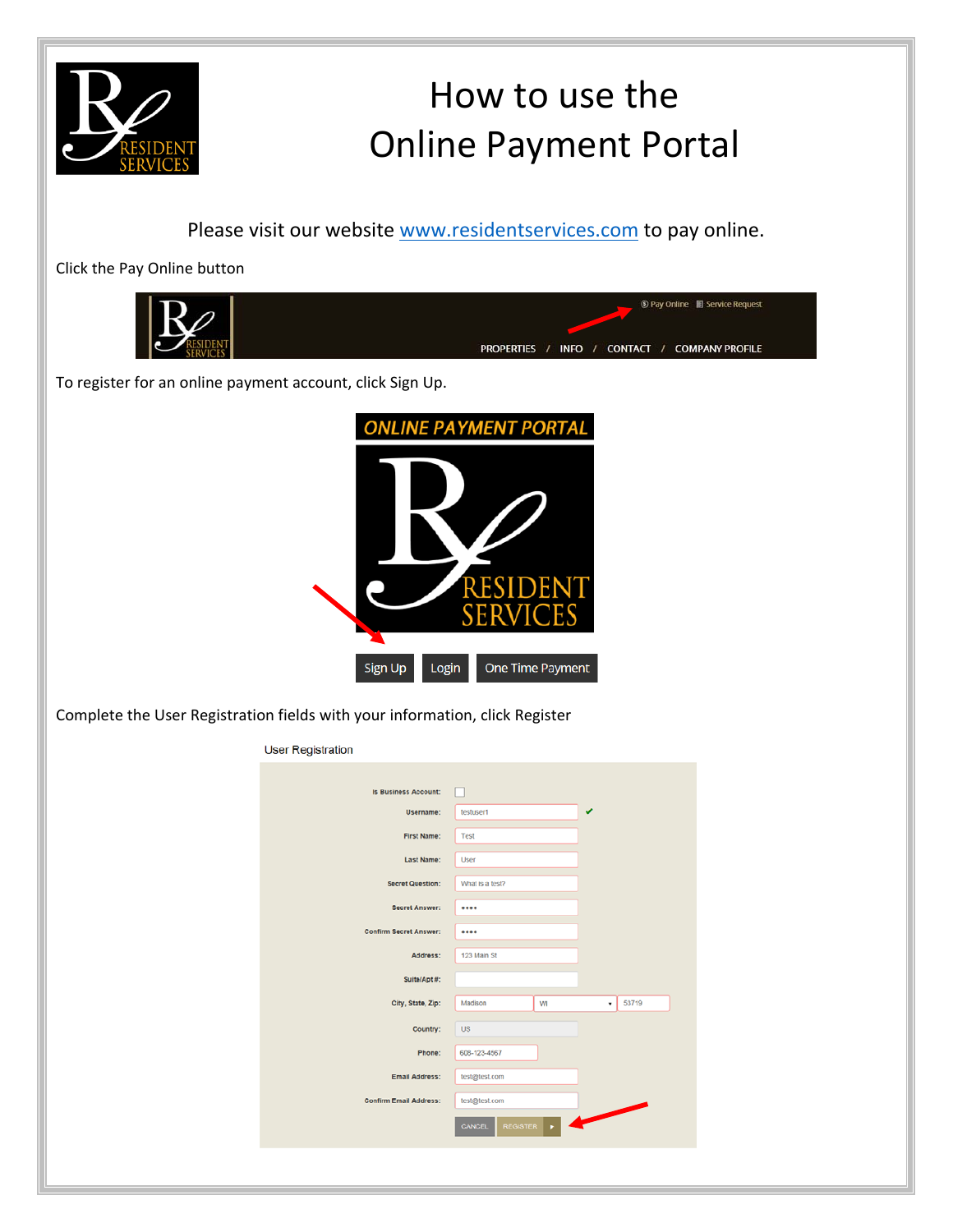| minutes.                | An email will be sent to the email address used on the registration page with a temporary password. This may take a few                                                                                                                                                                                                                                                                                                                                  |  |
|-------------------------|----------------------------------------------------------------------------------------------------------------------------------------------------------------------------------------------------------------------------------------------------------------------------------------------------------------------------------------------------------------------------------------------------------------------------------------------------------|--|
| Click GO TO LOGIN PAGE  |                                                                                                                                                                                                                                                                                                                                                                                                                                                          |  |
|                         | User Registration Confirmation                                                                                                                                                                                                                                                                                                                                                                                                                           |  |
|                         | Thank you for registering. You will receive an email confirmation shortly containing your login information.<br><b>GO TO LOGIN PAGE</b>                                                                                                                                                                                                                                                                                                                  |  |
|                         | Enter your username and the temporary password. Click LOGIN.                                                                                                                                                                                                                                                                                                                                                                                             |  |
|                         | Thank you for visiting Resident Services Payment Portal.<br>Please enter your log in information or create a new account to register with us.<br>You may make a one time payment without signing in by clicking on the Pay Now button.<br>*A \$1.00 convenience fee will be assessed to all payments*<br><b>PAY NOW</b><br><b>Returning Users:</b><br>testuser1<br>$0000000000$<br>Forgot username or password?<br><b>LOGIN</b><br><b>Create Account</b> |  |
| Password". Click RESET. | You will be prompted to create your own password on the following screen. Use the temporary password at "Current                                                                                                                                                                                                                                                                                                                                         |  |
|                         | Password Expired<br>                                                                                                                                                                                                                                                                                                                                                                                                                                     |  |
|                         | <b>Current Password:</b><br>1 Password must be at least eight characters long and<br>contains upper and lower case characters as well as digits and<br>New Password:<br>                                                                                                                                                                                                                                                                                 |  |
|                         | must not contain your user name.<br><b>Confirm Password:</b><br>                                                                                                                                                                                                                                                                                                                                                                                         |  |
|                         | CANCEL<br><b>RESET</b>                                                                                                                                                                                                                                                                                                                                                                                                                                   |  |
|                         | Once the password has been changed, you will be prompted to login. Click OK                                                                                                                                                                                                                                                                                                                                                                              |  |
|                         | Password Reset Confirmation                                                                                                                                                                                                                                                                                                                                                                                                                              |  |
|                         | Your password has been reset. Please login with your new password.<br>OK                                                                                                                                                                                                                                                                                                                                                                                 |  |
|                         |                                                                                                                                                                                                                                                                                                                                                                                                                                                          |  |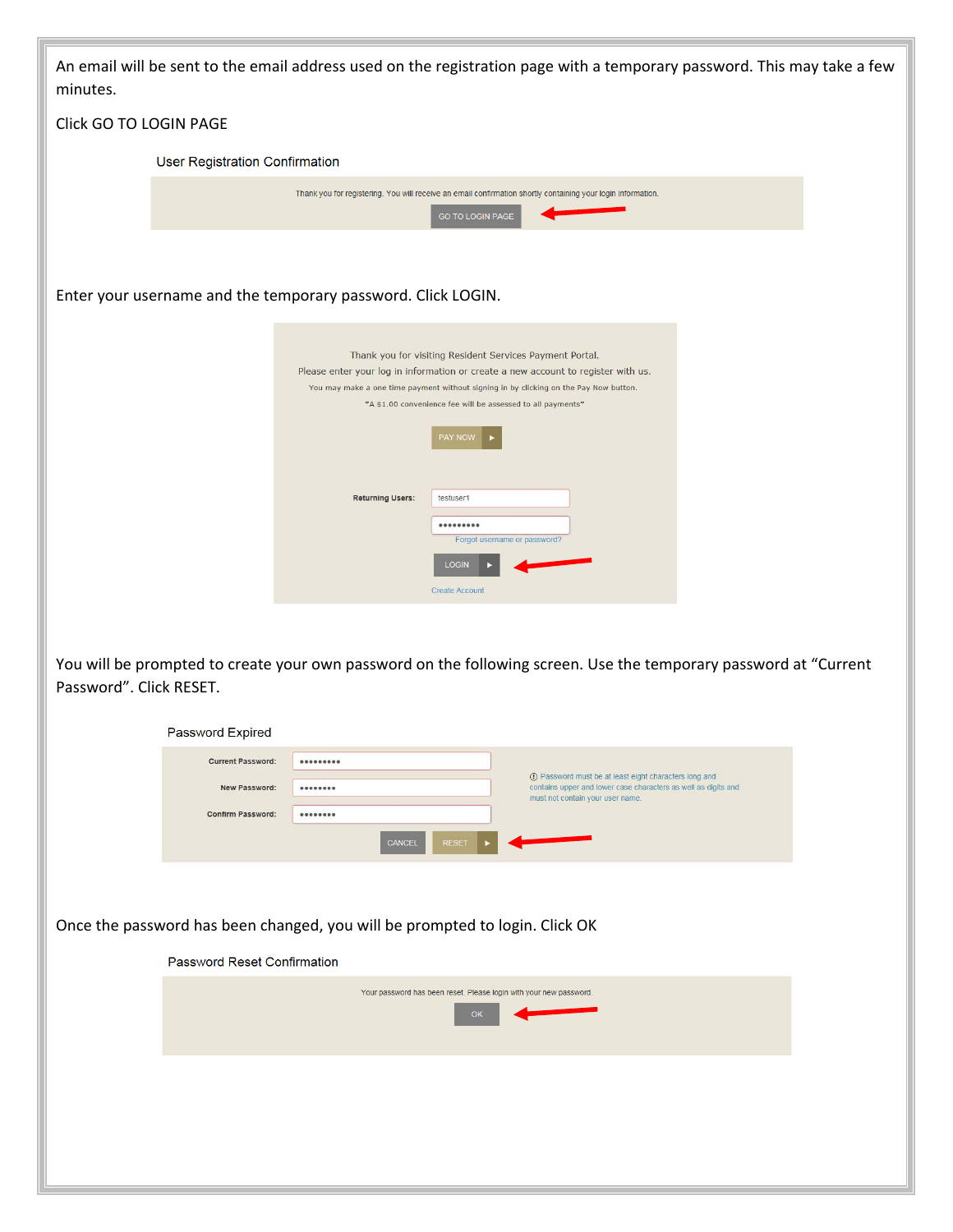| Enter your user name and password and click LOGIN. |                                                                                                                                                                                                                                                                                                                                                                                                                         |
|----------------------------------------------------|-------------------------------------------------------------------------------------------------------------------------------------------------------------------------------------------------------------------------------------------------------------------------------------------------------------------------------------------------------------------------------------------------------------------------|
|                                                    | Thank you for visiting Resident Services Payment Portal.<br>Please enter your log in information or create a new account to register with us.<br>You may make a one time payment without signing in by clicking on the Pay Now button.<br>*A \$1.00 convenience fee will be assessed to all payments*<br>PAY NOW                                                                                                        |
|                                                    | <b>Returning Users:</b><br>testuser1<br>$0 0 0 0 0 0 0 0 0$<br>Forgot username or password?<br><b>LOGIN</b><br><b>Create Account</b>                                                                                                                                                                                                                                                                                    |
| <b>Click MAKE A PAYMENT</b>                        |                                                                                                                                                                                                                                                                                                                                                                                                                         |
| Welcome, Test Not You? Logout                      | <b>MAKE A PAYMENT</b><br><b>EDIT PAYMENT OPTIONS</b><br><b>EDIT PROFILE</b>                                                                                                                                                                                                                                                                                                                                             |
|                                                    | Complete the Payment fields and click ADD PAYMENT OPTION.<br>Make Payment                                                                                                                                                                                                                                                                                                                                               |
|                                                    | \$1,000.00<br>Pay This Amount:<br>Remember this selection<br>Pay To:<br>Resident Services, Inc.<br>$\mathbf{v}$<br>ADD PAYMENT OPTION<br>Pay From Account:<br>-- Select --<br>Description:<br>Suite/Apt # (REQUIRED)<br><b>Building Address (REQUIRED)</b><br>9/18/2017 圓<br><b>Payment Date:</b><br>Click here if you would like to make this a recurring payment<br>$\boldsymbol{\mathrm{v}}$<br>CONTINUE  <br>CANCEL |
|                                                    | Enter Bank Account information and click ADD PAYMENT. This will take you back to the payment screen.                                                                                                                                                                                                                                                                                                                    |
| + Add Payment Option                               | <b>Payment Options</b><br>Same as profile<br>Payment Type:<br><b>Bank Account</b><br>Address:<br>$\pmb{\mathrm{v}}$<br><b>Account Type:</b><br>Checking<br>$\pmb{\mathrm{v}}$<br>Name On Account:<br>City:<br><b>Routing Number:</b><br>$\Omega$<br>State:<br>- Select --<br>$\bullet$<br><b>Account Number:</b><br>Zip:<br><b>Account Nick Name:</b><br>Country:<br><b>US</b><br><b>RESET</b><br>ADD PAYMENT           |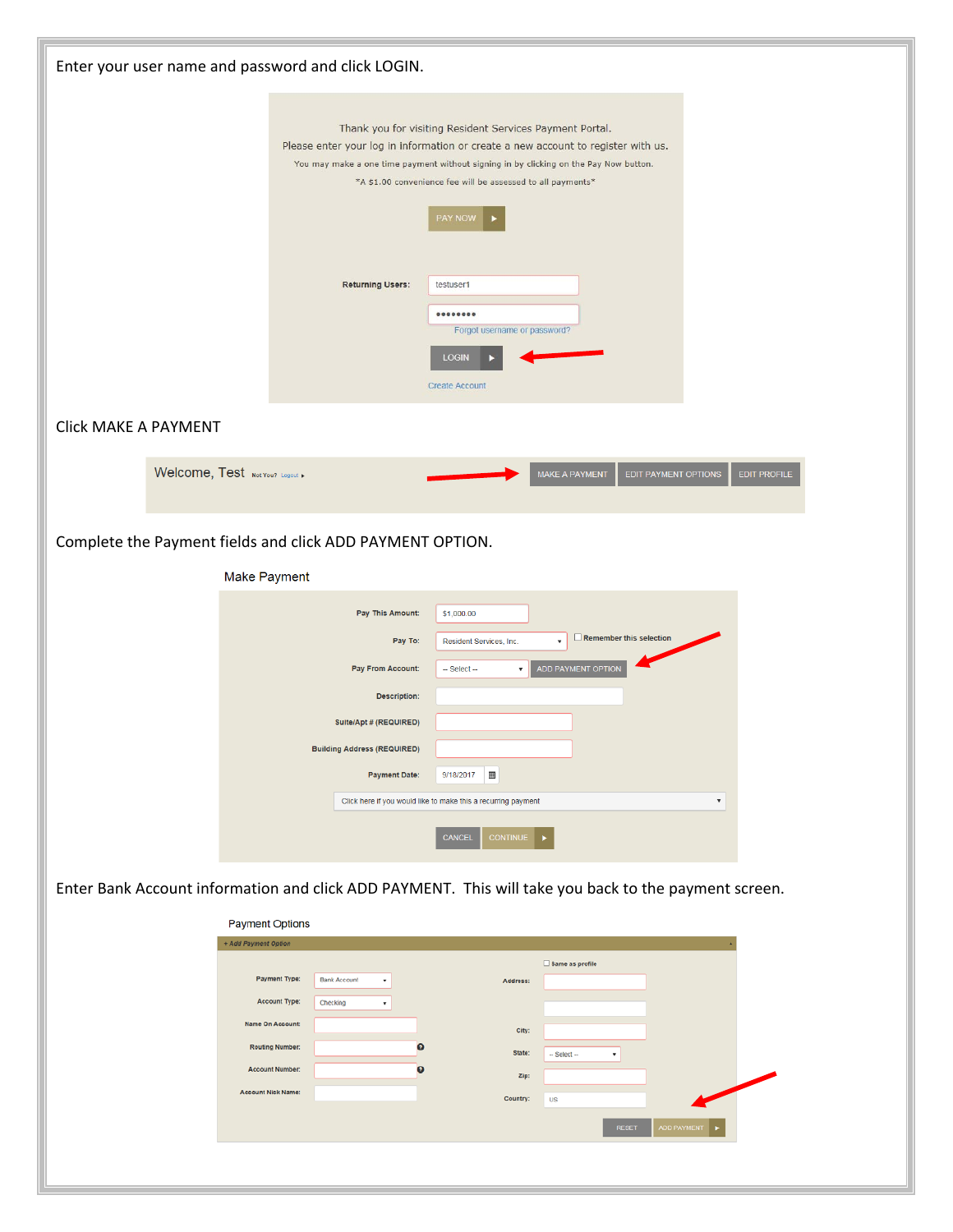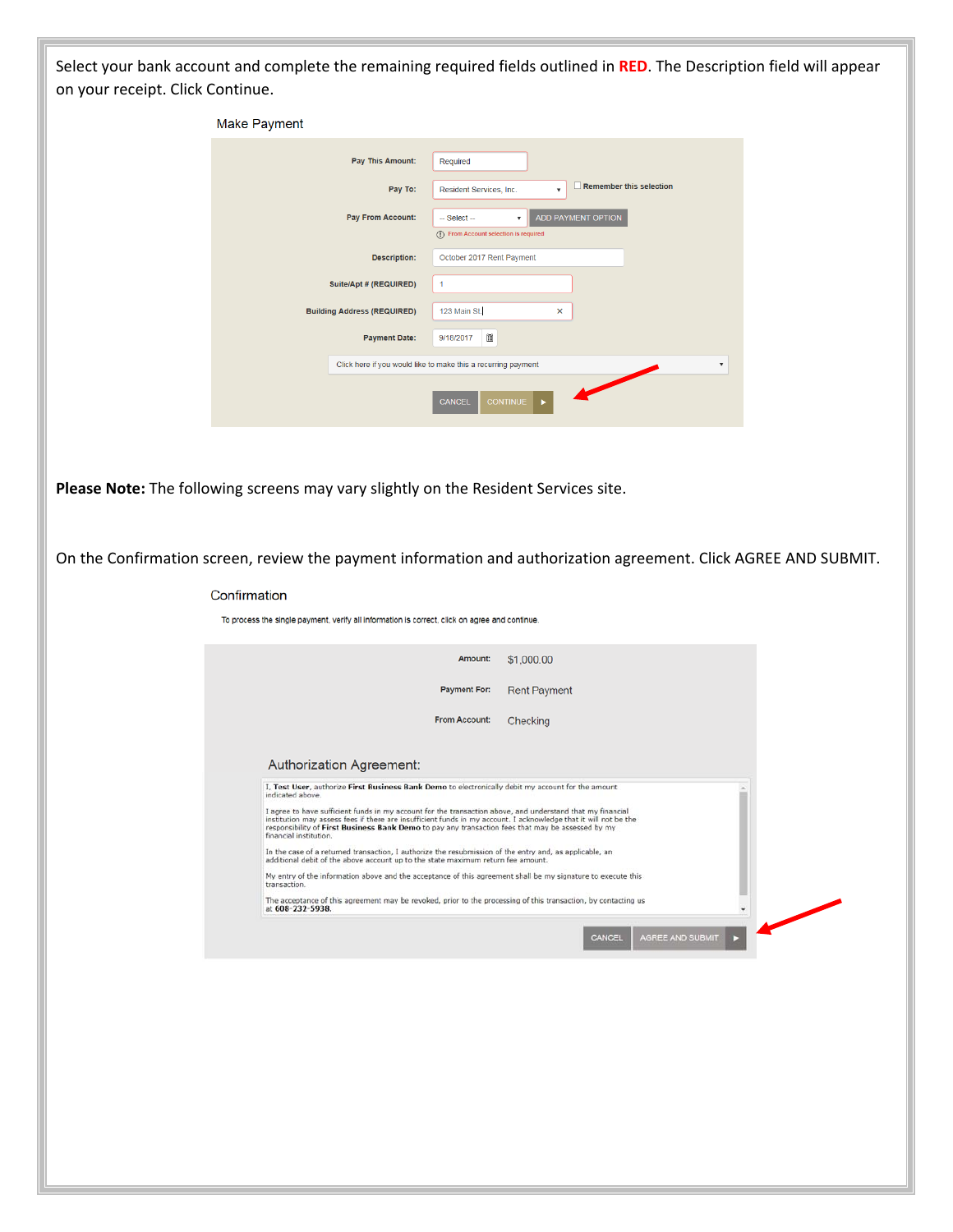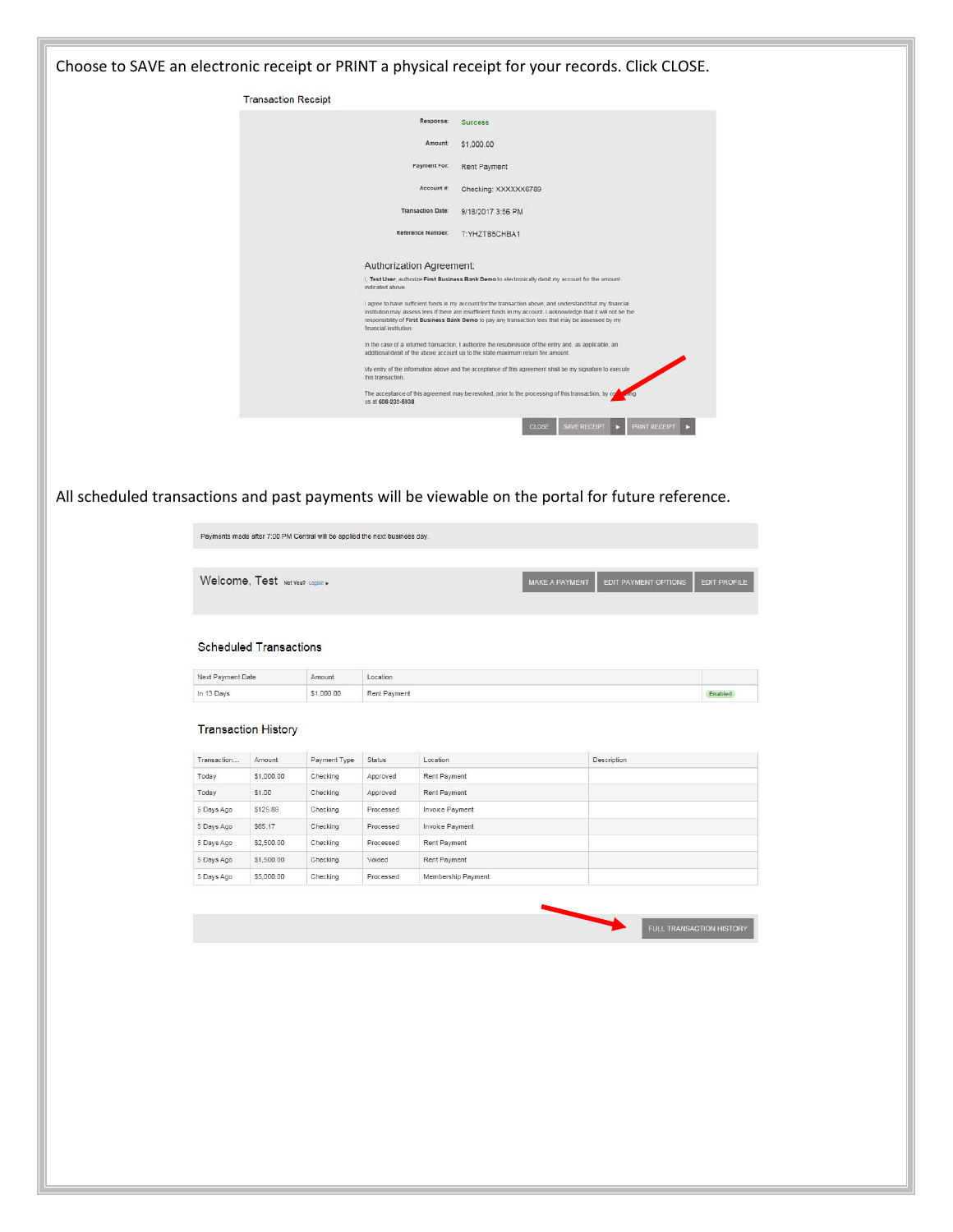| <b>TO EDIT A PAYMENT</b>                                                       |                  |                      |                          |                                                                                      |                         |                         |                                                                                                                 |
|--------------------------------------------------------------------------------|------------------|----------------------|--------------------------|--------------------------------------------------------------------------------------|-------------------------|-------------------------|-----------------------------------------------------------------------------------------------------------------|
| To edit scheduled payments, click Enabled.                                     |                  |                      |                          |                                                                                      |                         |                         |                                                                                                                 |
| Welcome, Test Not You? Logout >                                                |                  |                      |                          |                                                                                      | <b>MAKE A PAYMENT</b>   | EDIT PAYMENT OPTIONS    | <b>EDIT PROFILE</b>                                                                                             |
| <b>Scheduled Transactions</b>                                                  |                  |                      |                          |                                                                                      |                         |                         |                                                                                                                 |
| Next Payment Date                                                              |                  | Amount               | Location                 |                                                                                      |                         |                         |                                                                                                                 |
| In 13 Days                                                                     |                  | \$1,000.00           | Rent Payment             |                                                                                      |                         |                         | Enabled                                                                                                         |
| that any fields outlined in RED are required.<br><b>Scheduled Transactions</b> |                  |                      |                          |                                                                                      |                         |                         | Adjust the payment information or check the box to Delete Payment and click SUBMIT to make changes. Please note |
|                                                                                |                  |                      |                          |                                                                                      |                         |                         |                                                                                                                 |
| Next Payment Date<br>In 13 Days                                                |                  | Amount<br>\$1,000.00 | Location<br>Rent Payment |                                                                                      |                         |                         | <b>Enabled</b>                                                                                                  |
|                                                                                |                  |                      |                          |                                                                                      |                         |                         |                                                                                                                 |
| Amount:                                                                        | \$1,000.00       |                      | <b>Payment For:</b>      | Rent Payment v                                                                       | <b>Select Account:</b>  | Checking: XXXXXX6789    |                                                                                                                 |
| Frequency:                                                                     | Once a Month v   |                      | <b>Payment Day:</b>      | $1 - v$                                                                              | <b>Start Date:</b>      | $\boxplus$<br>10/1/2017 |                                                                                                                 |
| # Of<br>Payments:                                                              | 10               |                      | # Payments Made:         | $\mathbf 0$                                                                          | <b>Next Recurrence:</b> | 10/1/2017               |                                                                                                                 |
|                                                                                | Infinite Payment |                      | $\triangledown$ Enabled  | Delete Payment                                                                       |                         | CANCEL<br><b>SUBMIT</b> |                                                                                                                 |
| TO CHANGE BANK ACCOUNT INFORMATION                                             |                  |                      |                          | To edit your payment account information, click EDIT PAYMENT OPTIONS.                |                         |                         |                                                                                                                 |
| Welcome, Test Not You? Logout                                                  |                  |                      |                          |                                                                                      | <b>MAKE A PAYMENT</b>   | EDIT PAYMENT OPTIONS    | <b>EDIT PROFILE</b>                                                                                             |
|                                                                                |                  |                      |                          |                                                                                      |                         |                         |                                                                                                                 |
|                                                                                |                  |                      |                          | Click the arrow next to the account to make changes to the current payment accounts. |                         |                         |                                                                                                                 |
| <b>Payment Options</b>                                                         |                  |                      |                          |                                                                                      |                         |                         |                                                                                                                 |
| Checking - Checking Account ending in 6780                                     |                  |                      |                          |                                                                                      |                         |                         |                                                                                                                 |
| Checking: XXXXXX6789 - Checking Account ending in 6789                         |                  |                      |                          |                                                                                      |                         |                         |                                                                                                                 |
| + Add Payment Option                                                           |                  |                      |                          |                                                                                      |                         |                         |                                                                                                                 |
|                                                                                |                  |                      |                          |                                                                                      |                         |                         |                                                                                                                 |
|                                                                                |                  |                      |                          |                                                                                      |                         |                         |                                                                                                                 |
|                                                                                |                  |                      |                          |                                                                                      |                         |                         |                                                                                                                 |
|                                                                                |                  |                      |                          |                                                                                      |                         |                         |                                                                                                                 |
|                                                                                |                  |                      |                          |                                                                                      |                         |                         |                                                                                                                 |
|                                                                                |                  |                      |                          |                                                                                      |                         |                         |                                                                                                                 |